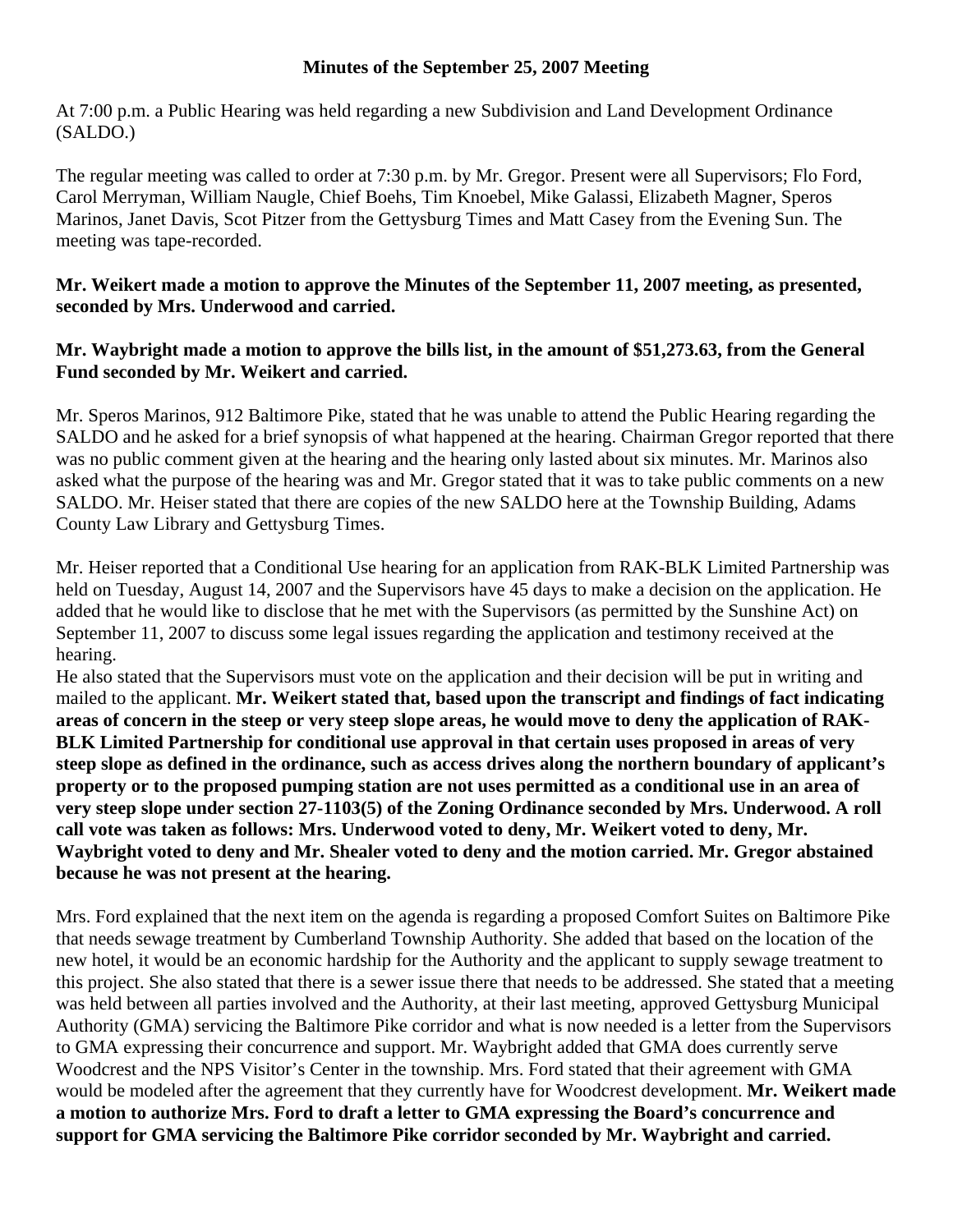Mr. Knoebel reported that the Wiebe Viersma Final Lot Addition Subdivision Plan proposes to add a 10.002 acre parcel to a previously improved 1.998 acre parcel, owned by Robert Viersma, creating a new 12 acre parcel. The remaining parcel will consist of 179.6 acres and will retain the existing home and farm buildings. He added that the plan has been reviewed by the County and Township Planning Commissions, he has a report dated September 12, 2007, a resolution has been prepared and there is a Non-Building Waiver since no new construction is being proposed. **Mr. Waybright made a motion to adopt Resolution 07-15 Final Plan Approval for Wiebe Viersma and Non-Building Waiver seconded by Mr. Shealer and carried.** 

Mr. Knoebel also reported that the next item on the agenda proposes to subdivide a 28.594 acre parcel owned by Victor A. and Elizabeth M. Olswfski into three lots. Lot 2 (19.985 acres) is to be conveyed to the Gettysburg Outlet Center. Lots 1A and 1B are to remain under Olswfski ownership. The majority of the land to be conveyed is located in Mt. Joy Township; however, a small portion of the land south of Rock Creek is in the AR Zone of Cumberland Township and is proposed to be conveyed to the Outlet Center. He added that the plan has been reviewed by the County and Township Planning Commissions, he has a report dated September 12, 2007, a resolution has been prepared and there is a Non-Building Waiver since no new construction is being proposed. Mr. Knoebel also stated that a note is being added to the plan stating that a land development plan would have to be filed with the township before any development can take place. **Mr. Shealer made a motion to adopt Resolution 07-16 Final Plan Approval for Victor A. and Elizabeth M. Olswfski and Non-Building Waiver seconded by Mrs. Underwood and carried.** 

Mr. Knoebel reported that the next item is a Preliminary Plan for J. VanCleve Lott that proposes to divide two adjoining lots totaling 26.301 acres into ten lots. Eight of the ten lots will be added to existing lots in the Ridgewood development, while the remaining two lots are to remain as agricultural lots. Additional Ridgewood Drive right-of-way is also proposed in the area of Lots H, I and J. Mr. Knoebel also stated that the plan has been reviewed by the County and Township Planning Commissions and recommended subject to them addressing the engineer's comments in their August 9, 2007 letter. He added that a Non-Building Waiver is not sufficient because the Zoning Ordinance requires public water and sewer so an affidavit needs to be executed and recorded stating that those parcels could not be developed until public sewer and water becomes available. **Mrs. Underwood made a motion to approve the J. Vancleve Lott Preliminary Plan seconded by Mr. Waybright and carried.** 

**A Sewage Planning Exemption for Apple Ridge Family Medicine facility proposed at 1311 Biglerville Road was approved by motion of Mr. Shealer seconded by Mrs. Underwood and carried.** The township received a letter from Cumberland Township Authority stating that they have capacity to serve this project that requires two additional EDUs.

Mrs. Ford reported that the public hearing for the text amendment to the MX Zone scheduled for 10/10/07 has to be rescheduled because the amendment did not get to County Planning for their review. **Mr. Waybright made a motion to reschedule the October 10, 2007 public hearing for a text amendment to the MX Zone to October 30, 2007 at 7:00 p.m. seconded by Mrs. Underwood and carried.** 

**Mr. Waybright made a motion seconded by Mr. Weikert and carried to approve a request from William F. Hill and Associates, on behalf of D & L Enterprises, for an additional 120 days for approval of their land development plan.** 

**Mrs. Underwood made a motion seconded by Mr. Weikert and carried to approve a request from William F. Hill and Associates, on behalf of Adams County Christian Academy, for an additional 90 days for approval of their land development plan.** 

**Mr. Waybright made a motion seconded by Mr. Shealer and carried to approve a request from Penn Terra Engineering, Inc., on behalf of S & A Homes for The Crossings II Preliminary Plan, for an additional 30 days for approval of their subdivision plan.** 

**Mr. Shealer made a motion seconded by Mr. Weikert and carried to approve a request from Penn Terra Engineering, Inc., on behalf of S & A Homes for the Art Shaw – Old Mill Road Sewage Pumping Station Final Plan, for an additional 30 days for approval of their subdivision plan.**